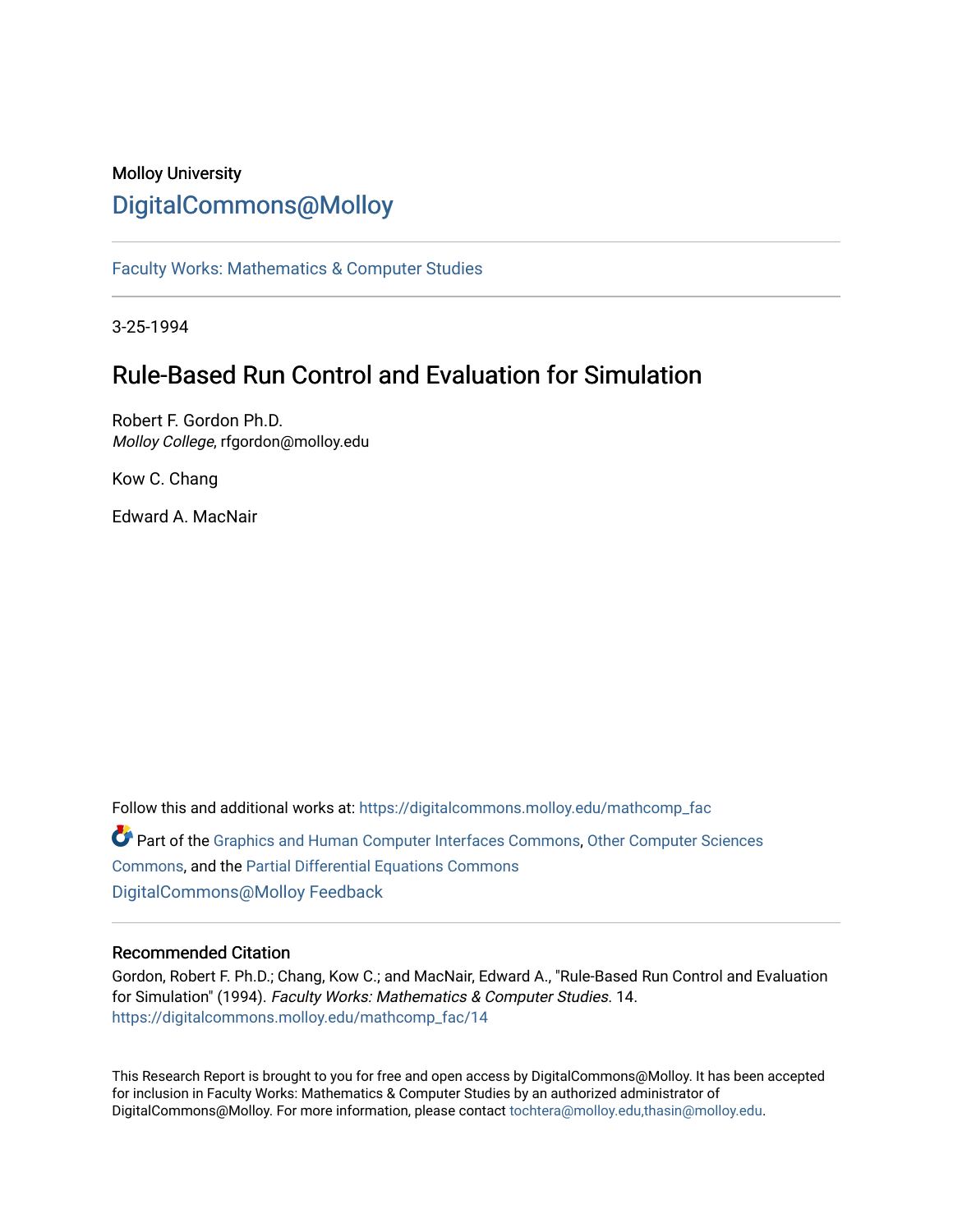**RC 19494 (84719) 3/25/94 Computer Science 7 pages**

د بر

# **Research Report**

## **Rule-Based Run Control and Evaluation for Simulation**

**Kow C. Chang, Robert F. Gordon and Edward A. MacNair**

**IBM Research Division T. J. Watson Research Center Yorktown Heights, NY 10598**

## **LIMITED DISTRIBUTION NOTICE**

This report has been submitted for publication outside of IBM and will probably be copyrighted if accepted for publication. It has been issued as a Research Report for early dissemination of its contents and will be distributed outside of IBM up to one year after the date indicated at the top of this page. In view of the transfer of copyright to the outside publisher, its distribution outside of IBM prior to publication should be limited to peer communications and specific requests. After outside publication, requests should be filled only by reprints or legally obtained coples **of the article (e.g., payment of royalties).**

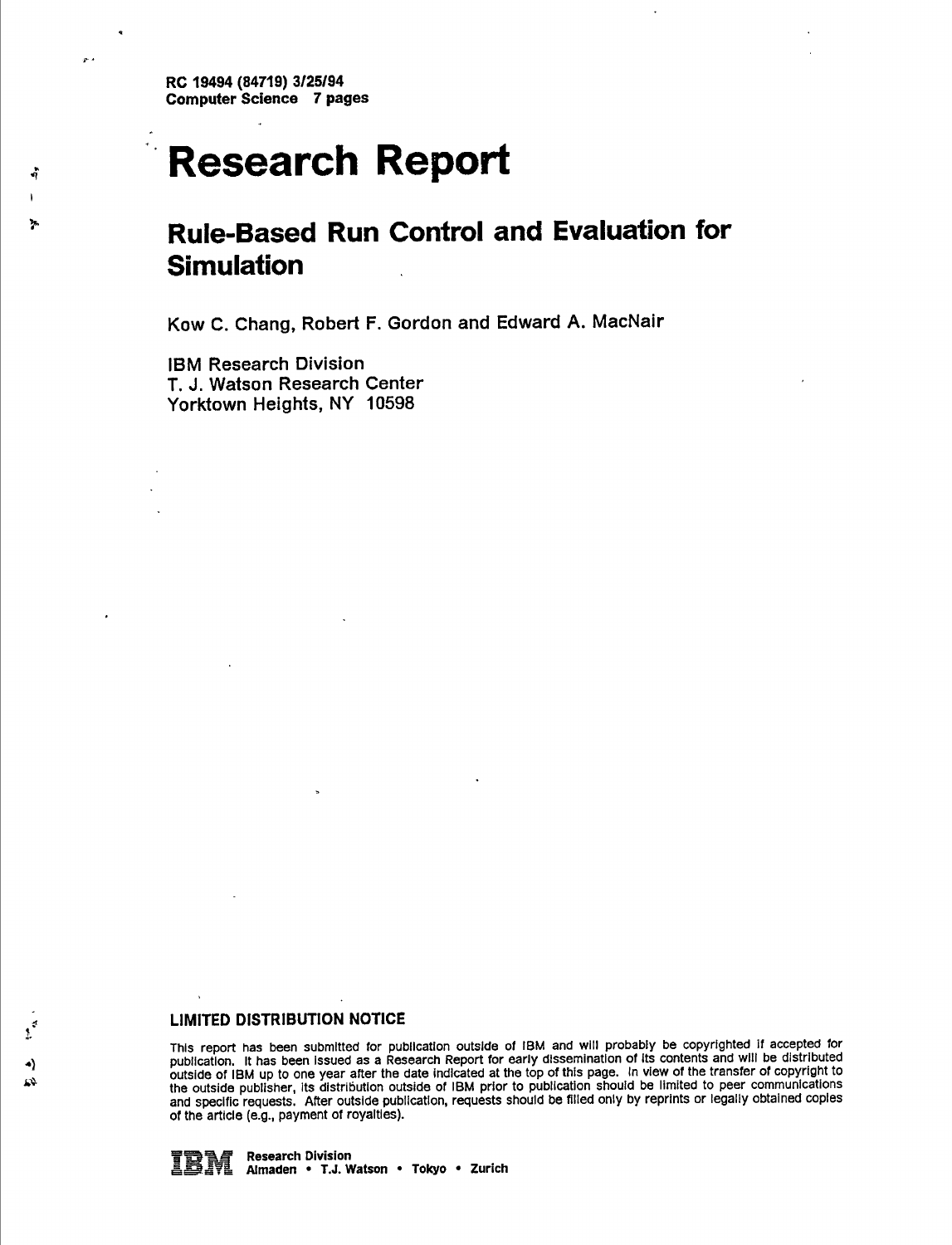## **RULE-BASED RUN CONTROL AND EVALUATION FOR SIMULATION**

Kow C. Chang Robert F. Gordon Edward A. MacNair

IBM Thomas J. Watson Research Center Yorktown Heights, New York 10598, U.S.A.

 $\overline{a}$ 

## **ABSTRACT**

្ន

 $\mathcal{N}$  .

Modeling projects are often faced with a large parameter space that has to be explored in order to produce a set of performance measures representing the behavior of the systems under study. In this paper, we describe a software component that provides the analyst with the functionality to specify a design of experiments and execute a search algorithm over the resulting parameter space. The component invokes the associated simulation runs and compares the results to a goal to determine the solution. This component has been implemented as the run control mechanism in the RESearch Queueing Modeling Environment (RESQME).

We demonstrate the use of this experimental run control and evaluation component for simple enumeration of the parameter space, interactive evaluation, as well as generalized rule-based control.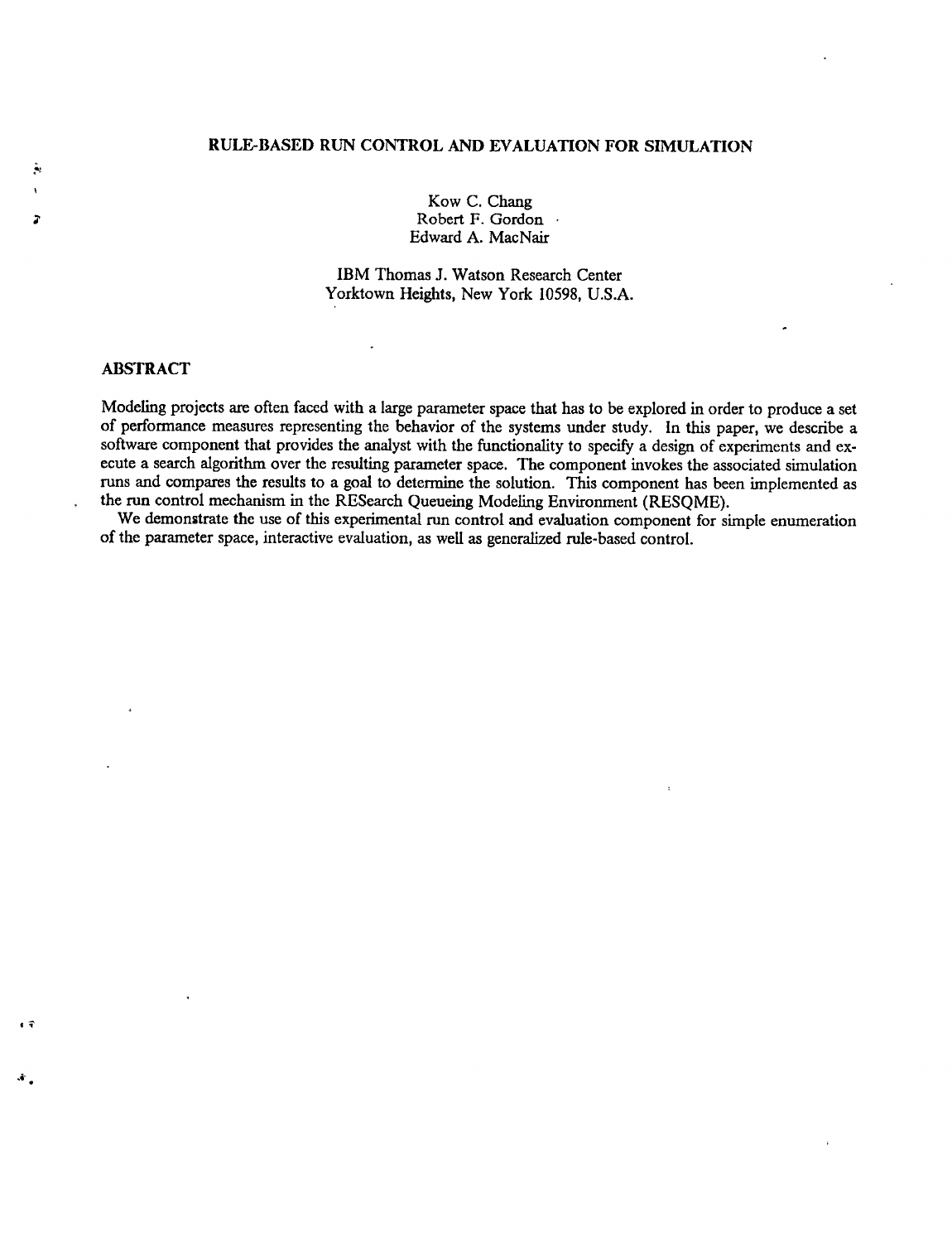## <sup>1</sup> INTRODUCTION

The developments in simulation software over the last decade have focused on providing graphical model specification and graphical output, including animation. The objectives of these graphical environments (Bell 1985, Bell 1991, Binnie and Martin 1988, Bishop and Baici 1990, Browne et al. 1985, Cox 1987, ElMaraghy 1982, Gordon et al. 1991, Hurrion 1986, Kurose et al. 1986, Sinclair, Doshi, and Madala 1985, White 1986) have been to make model building/debugging easier, faster, and more flexible and to improve the communication of the model and its results to other analysts and to management. The purpose of which is to arrive at better decisions by allowing the analyst to spend more time analyzing alternatives to make a recommendation and giving both the analyst and management more confidence in the decision. In this paper, we address the need to now provide tools to support the decision-making phase of the simulation process.

Because of the descriptive rather than normative aspect of simulation, it is necessary to design and run a series of simulation experiments, comparing the performance measures of each scenario, to arrive at a recommendation. For example, the analyst might vary a single parameter's value (say, number of servers) over a permissible range and examine the simulation output for each value to determine the performance improvement. He or she might weigh that improvement against the cost of the different parameter values to arrive at a decision. Realistically, the number of parameters and their possible value points may be quite large and the parameter interactions may be unclear a priori, resulting in a complex parameter space to examine.

The analyst needs a software tool to automate the specification of the parameter space and the specification of the algorithm to search that space and the goal to end the search. The software must then execute the algorithm to reach a decision, i.e., iteratively determine the next point in the parameter space, produce the associated simulation run, display and/or examine the performance results comparing them to the goal, and then either interactively or rule-based determine the next iteration or end the search. This experimental run control and evaluation tool therefore needs to provide functionality to:

- 1. Specify the experiment (parameter space and algorithm),
- 2. Execute its design, and
- 3. Compare and/or display the results and decide on the next action.

We describe in section 2 the experimental run control and evaluation component in the RESearch Queueing Modeling Environment, RESQME. Section 3 provides an example of its use. Section 4 summarizes its benefits to the analyst.

## 2 EXPERIMENTAL RUN CONTROL AND EVALUATION COMPONENT

The experimental run control and evaluation component in RESQME can be thought of as a control shell on top of the graphical simulator. This component supports simple enumeration of the parameter space, interactive evaluation, as well as generalized rule-based control.

In RESQME, we view the modeling process as consisting of three phases: create/edit the model, evaluate the model, analyze the results of the simulation. The analyst can move back and forth through these phases until a decision is made. We incorporated the experimental run control and evaluation component in the evaluate phase. When the analyst selects this phase from the command menu, a pop-up window appears. In that window, the analyst can specify the parameter space and the algorithm to execute the experimental design. The first prompt in the pop-up window allows the analyst to specify an upper limit to the number of simulation runs to produce:

**MAX NO RUNS/EVALUATION: \_**

49

Ϋ,

The analyst then uses a C-Iike syntax to specify the experiment, execute its design, compare the resulting performance measures, and determine the next action.

The language is comprised of the standard C operators, operands, statements, and blocks. The C built-in functions *iorfabs* (absolute), *sqrt* (square root), *exp* (exponent), *In* (natural log), *ceil,floor, max, min,pow* and *fmod* are supported.

'Fhe language supports as operators, the model performance measures. These are the keywords defined in the RESQ modeling language that store the results, such as QT for queueing time, QL for queue length, UT for utilization. They take as an argument the names the analyst gives to nodes and queues in the model. The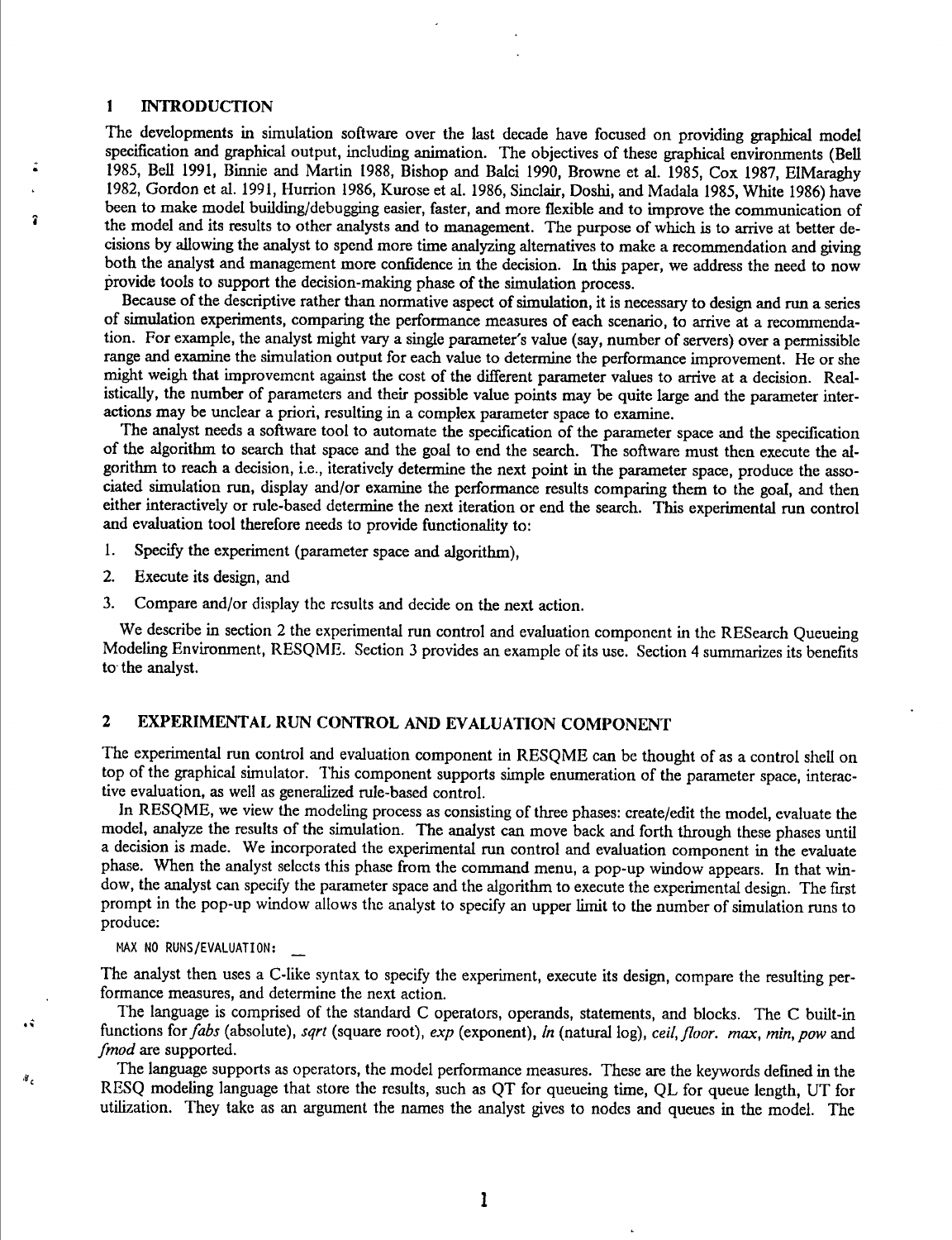language operands include any symbolic names used in the model to refer to constants, variables, parameters, and network elements.

The C programming language constructs for while loops and if-else statements are supported. The C standards for expressions are followed. An expression becomes a *statement* when it is followed by a semicolon. Braces { and } are used to group statements into a compound statement or block, so that they are syntactically equivalent to a single statement.

Two keyword commands are added:

- 1. *Evaluate* initiates a simulation run based on the current values of the parameters.
- 2. *Quit* ends the execution of the rules.

As an example, we use this syntax to execute a simple enumeration of three parameter values. The analyst enters this code fragment in the above-mentioned pop-up window.

```
param1 = 0:
while (paraml < 0.5){ /* loop 1 */
  paraml += 0.1;param2 = 0;
  while (param2 < 0.4){ /* loop 2 */
    param2 += 0.1;
    param3 = 0:
    while(param3 < 0.3){ /* loop 3 */
     param3 += 0.1;
      evaluate;
   }
 }
}
```
Alternatively, the component allows the analyst to enter a matrix of parameter values to specify the enumeration. In this view, each parameter appears as the label of a row. The initial values of the parameters are entered by the analyst to form the first column. The analyst can supply the parameter values for each run desired. Column i contains the values for run i of the experiment. To reduce the input required, the last value given for a parameter is taken as fixed for any further runs of the experiment.

More generally, we provide an example of using the component's syntax for mle-based control of the simulation experiment. Here the control is used to execute a number of experiments, evaluating a performance measure, ql, (mean queue length) and adjusting a parameter, svratel (mean service rate for the server) until a stopping condition is reached (number of runs equals 10 or service rate reaches 0). The name given to the queue is "quel".

```
MAX NO RUNS/EVALUATION: 10
    svratel = 0.3;<br>evaluate;
                                              /* first run */
    while (1) {
        if (q)(quel) \leq 5){<br>svratel -= 0.1;
                                              /* decrease service rate */
            if (svratel \leq 0)
                quit;
        }
        else<br>svratel += 0.1;
                                              /* increase service rate */
        evaluate;
    }
```
## **3 EXAMPLE**

To illustrate using the experimental run control feature, we examine alternatives for a given model by varying two of its parameters. Each parameter can be varied over a range of nine values. The objective is to find the combination of parameter values that produces the worst case in terms of the mean queue length for a particular service center in the model.

 $\mathcal{L}(\mathfrak{g})$ 

•e\*

*i*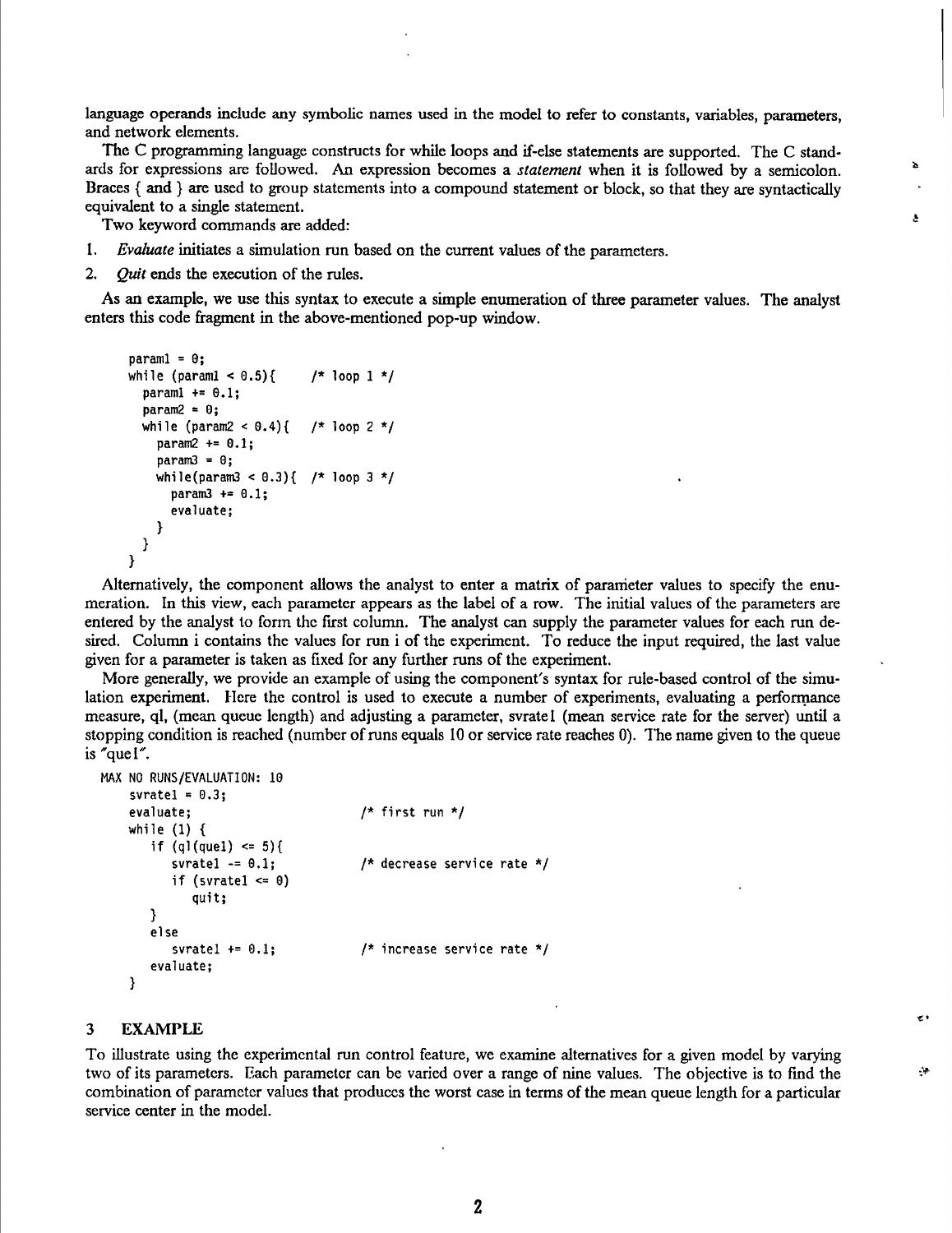The structure of the model is not of interest for this discussion; the model was constmcted so that we could produce a convex response surface within the range of the parameter values, resulting in a single "optimum" point.

## **3.1 Simple Enumeration**

We name the parameters *iatl* and *stl*. The *iatl* parameter will be varied over the nine values 1.8, 1.6, ..., 0.2. The *stl* parameter will be varied over the nine values 0.1, 0.3, ..., 1.7. We evaluated the model over all combinations of the two parameter values.

The following is the code fragment used to evaluate the model over the entire range of both parameter values.

```
iat1 = 1.8;
while (iatl>=0.2){
   st1 = 0.1:
   while (stl<=1.7){
      evaluate;
      st1 += 0.2;
   }
   iat1 - = 0.2;}
```
This resulted in the eighty-one runs whose mean queue length values are shown in the following table.

```
Parameter 2<br>0.1 0.3 0.5 0.7 0.9
P I 0.1 0.3 0.5 0.7 0.9 1.1 1.3 1.5 1.7
a-----+...................................-..............................-............................................. -
r 1.810.0502 0.1679 0.3108 0.4919 0.8186 0.5377 0.3306 0.1732 0.0523
a 1.6Í0.0665 0.2306 0.4573 0.7894 1.3567 0.8076 0.4582 0.2259 0.0645
m I.4I0.0792 0.2813 0.5674 1.0316 2.0654 1.2058 0.6936 0.3246 0.0832
e I.2I0.0929 0.3560 0.7775 1.5537 3.8715 1.6495 0.8050 0.3527 0.0935
t I.0I0.I054 0.3973 0.8821 2.0201 7.6098 2.3581 0.9953 0.4210 0.1080
e 0.8I0.0900 0.3274 0.6914 1.3878 3.5007 1.5807 0.7895 0.3574 0.0917
r 0.610.0758 0.2607 0.5050 0.8668 1.8800 1.0967 0.6042 0.2863 0.0754
  0.4I0.0633 0.2181 0.4218 0.7042 1.1412 0.7242 0.4321 0.2159 0.0617
1 0.2I0.05I8 0.1727 0.3168 0.5049 1.0972 0.6732 0.3796 0.1911 0.0562
```
#### **3.2 Interactive**

To illustrate the interactive approach to finding the worst case for the mean queue length, we select a number of points at random in the parameter space and evaluate the model at these points. From these runs, we pick the one with the largest queue length. At the largest one, we evaluate all eight surrounding points. If the selected point is the maximum, we stop. If it is not the maximum, we move to the maximum and evaluate any unknown surrounding points until we have a maximum.

We arbitrarily pick the four points with values for  $(iat1,st1)$  at  $(1.6,0.3)$ ,  $(0.8,0.5)$ ,  $(1.4,1.5)$ , and  $(0.4,1.3)$ . These points have mean queue lengths of 0.23056, 0.69141, 0.32464, and 0.43214, respectively. The code fragment in the run control component to perform these evaluations are:

 $iat1 = 1.6;$  $st1 = 0.3$ ; evaluate;  $iat1 = 0.8;$  $st1 = 0.5$ ; evaluate;  $iat1 = 1.4;$  $st1 = 1.5;$ evaluate;  $iat1 = 0.4;$  $st1 = 1.3$ ; evaluate;

The second one, (0.8,0.5), gives the maximum. We select this point and evaluate all unknown surrounding points using the following code: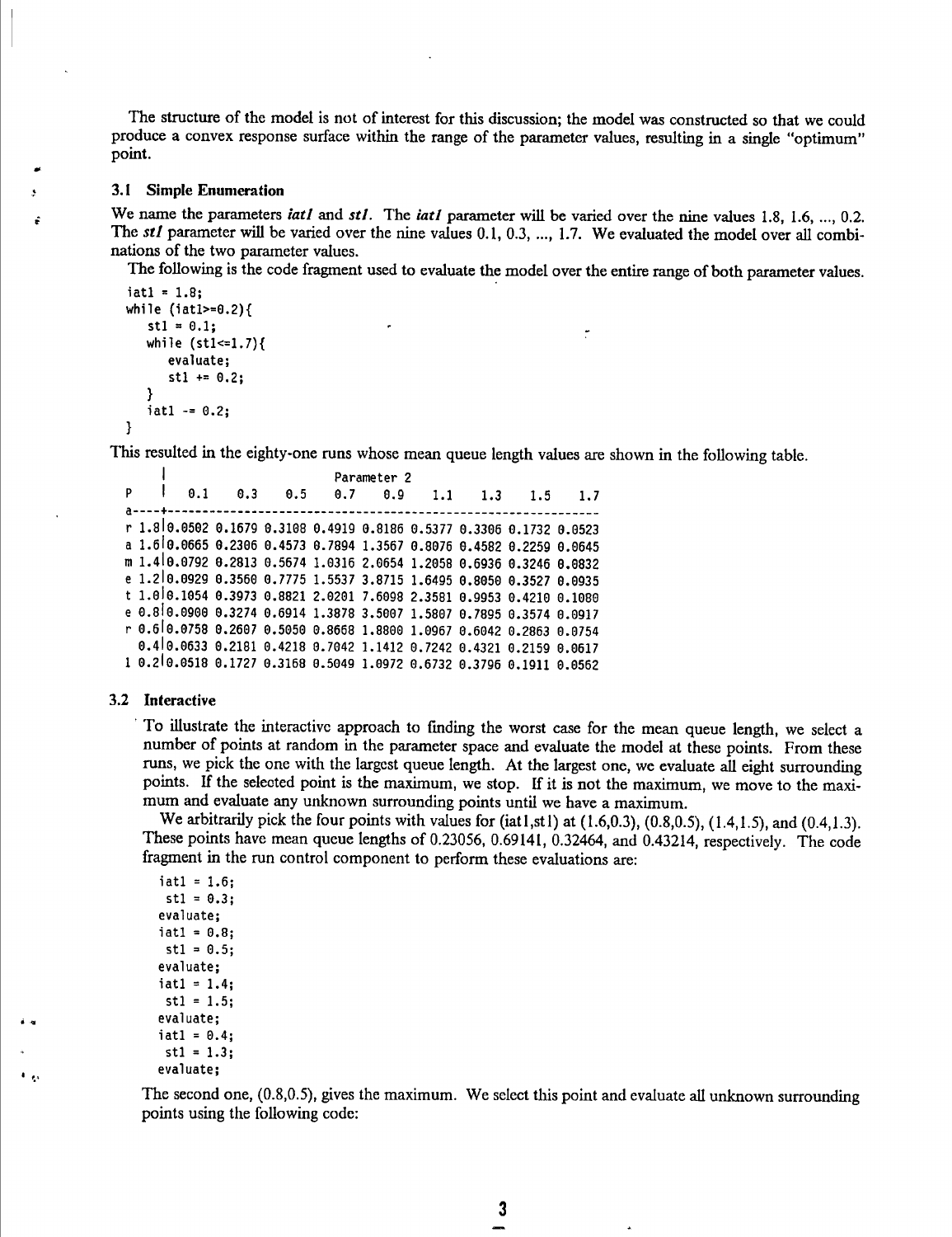```
iat1 = 1.0;st1 = 0.3;
while (1atl>.5){
   while (stl<0.7){
      evaluate;
      st1 += 0.2;}
   iat1 - = 0.2;st1 = 0.3;}
```
This will reevaluate the known middle point, and we could avoid this reevaluation if we wanted to. Of these eight new evaluation points, ( 1.0,0.7) is the maximum at a mean queue length of 2.02010. We move to this point and evaluate five new points.

۱.

ă

出す

 $\mathcal{E}$ 

```
iati = 1.2;
 st1 = 0.5;while (st1 < 0.9) {
   evaluate;
   stl += 0.2;
}
iat1 = 1.0;while (iatl > 0.8) {
   evaluate;
   iat1 - = 0.2;
}
```
Of these five new evaluation points, (1.0,0.9) is the maximum at a mean queue length of 7.60982. We move to this point and evaluate three new points.

```
iat1 = 1.2;
 st1 = 1.1while (iatl > 0.8) {
   evaluate;
   iat1 - = 0.2;
}
```
This gives us the local maximum at (1.0,0.9).

### **3.3 Rule-Based**

In practice, the nature of the response surface would not be known, and so we would not know exactly how to go about finding the maximum mean queue length. For illustrative purposes, we will assume that we know that there is one maximum and that the results are well-behaved as illustrated by the values presented in Section 3.1.

Given the nature of the results, a simple algorithm could be to start at a comer of the region, say the lowest value for both parameters (0.2,0.1) and run the simulation to get the mean queue length for that point. Then, increase iati to (0.4,0.1) and see if there is an improvement and compare it to increasing stl to (0.2,0.3). Whichever is higher, move there and again increase separately iat and then stl. Compare and move to the point with higher mean queue length. When neither parameter change increases the mean queue length, stop. It would take seventeen evaluations to reach the optimal value and two more to confirm it with this algorithm. This can be accomplished with the following code where ql is the keyword for the mean queue length and nodel is the name of the node that we are interested in: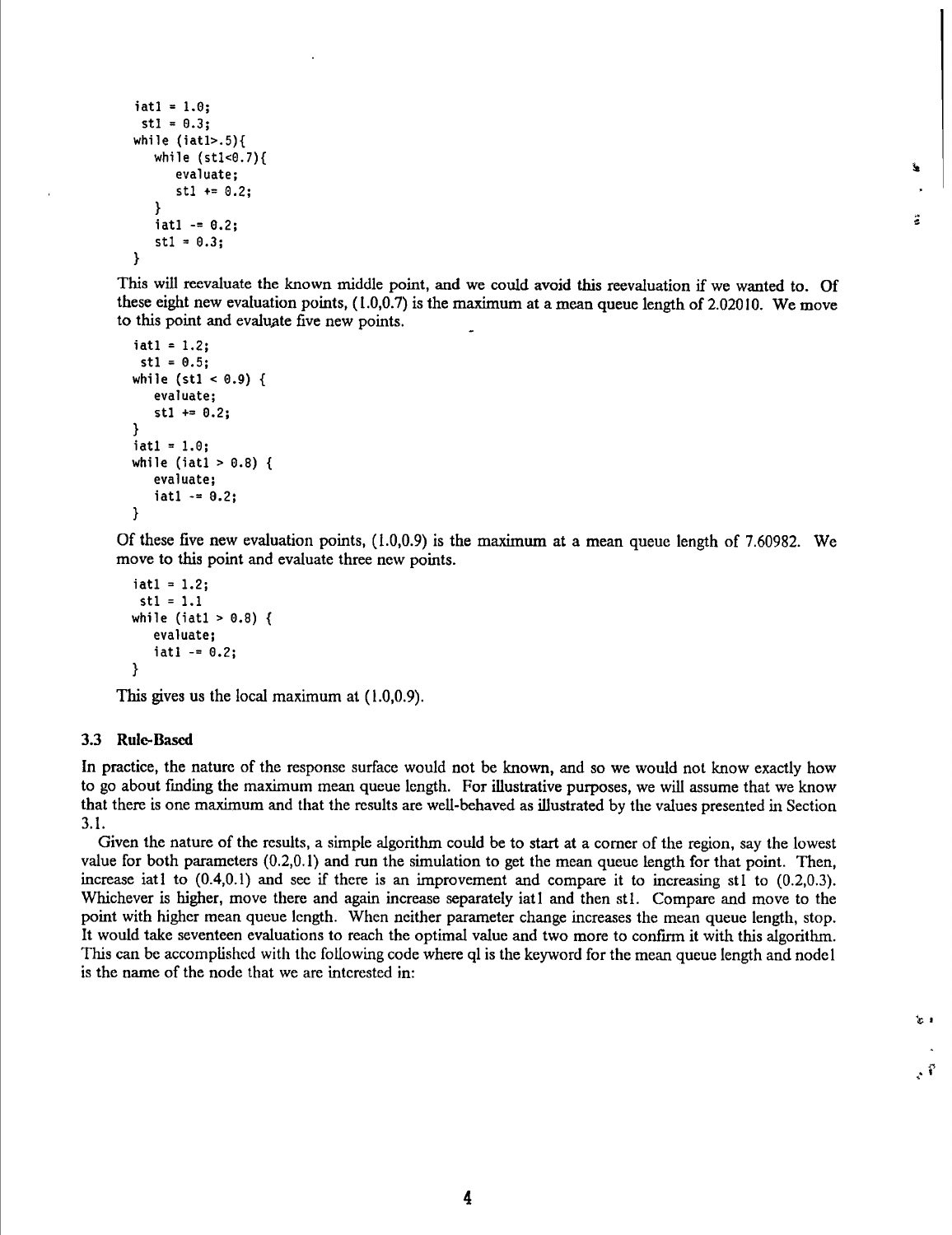```
iat1 = 0.2;st1 = 0.1;
evaluate;
maximum = q](node1);
while (1) {
   iat1 += 0.2;evaluate;
   next1 = q!(node1);iatl - = 0.2;
    st1 += 0.2;evaluate;
   next2 = q!(node1);if (nextl > next2 && nextl > maximum) {
      iat1 += 0.2;stl -= 0.2;
     maximum = next1;}
   if (next2 > nextl && next2 > maximum)
     maximum = next2;if (maximum > nextl && maximum > next2)
     quit;
ł
```
## **4 SUMMARY**

奕

We described the experimental run control and evaluation component of RESQME and gave an example of its use in searching the parameter space. In that example, we considered search techniques from simple enumeration to interactive evaluation to generalized rule-based control.

Several recent developments have made it appropriate to incorporate such a component in simulation packages. First, current graphical, PC/Workstation-based, packages have made model building easier and faster, freeing the analyst from having to develop and debug textual programs to represent the real-world system. The result is that the analyst has the time and the inclination (not having invested so much in building one model) to examine different scenarios in making a decision. Second, the graphical depiction of the model and the results, combined with animation, enables the fast communication of the model, along with a range of alternatives, to the decision-makers. Third, the low-price processing power of the PC/Workstation platform supports executing search algorithms that could require a large number of simulation runs to examine the parameter space, especially considering that each point examined might require several replications.

The component we described gives the analyst direct access to the performance measures of each simulation run to compare results interactively as well as automatically. It further provides, through its C-like language, the abihty to implement any user-defined search algorithm.

## **ACKNOWLEDGMENTS**

We are grateful to the many colleagues and RESQME users who have helped improve RESQME over the years.

### **REFERENCES**

ĩ,

 $\ddot{\mathbf{r}}_{\mathbf{c}}$ 

BeU, P. C. 1985. Visual Interactive Modelling in Operational Research: Successes and Opportunities. *Journal ofthe Operational Research Society* 36:975-982.

- Bell, P. C. 1991. Visual Interactive Modelling: The Past, the Present and the Prospects. *European Journal of Operational Research* 54:274-286.
- Binnie, J. M., D. L. Martin. 1988. The Role of Animation in Decision-Making. In *Proceedings of the 1988 Winter Simulation Conference,* ed. M. A. Abrams, P. L. Haigli and J. C. Comfort, 272-276. Institute of Electrical and Electronics Engineers, San Diego, California.

5

 $\overline{1}$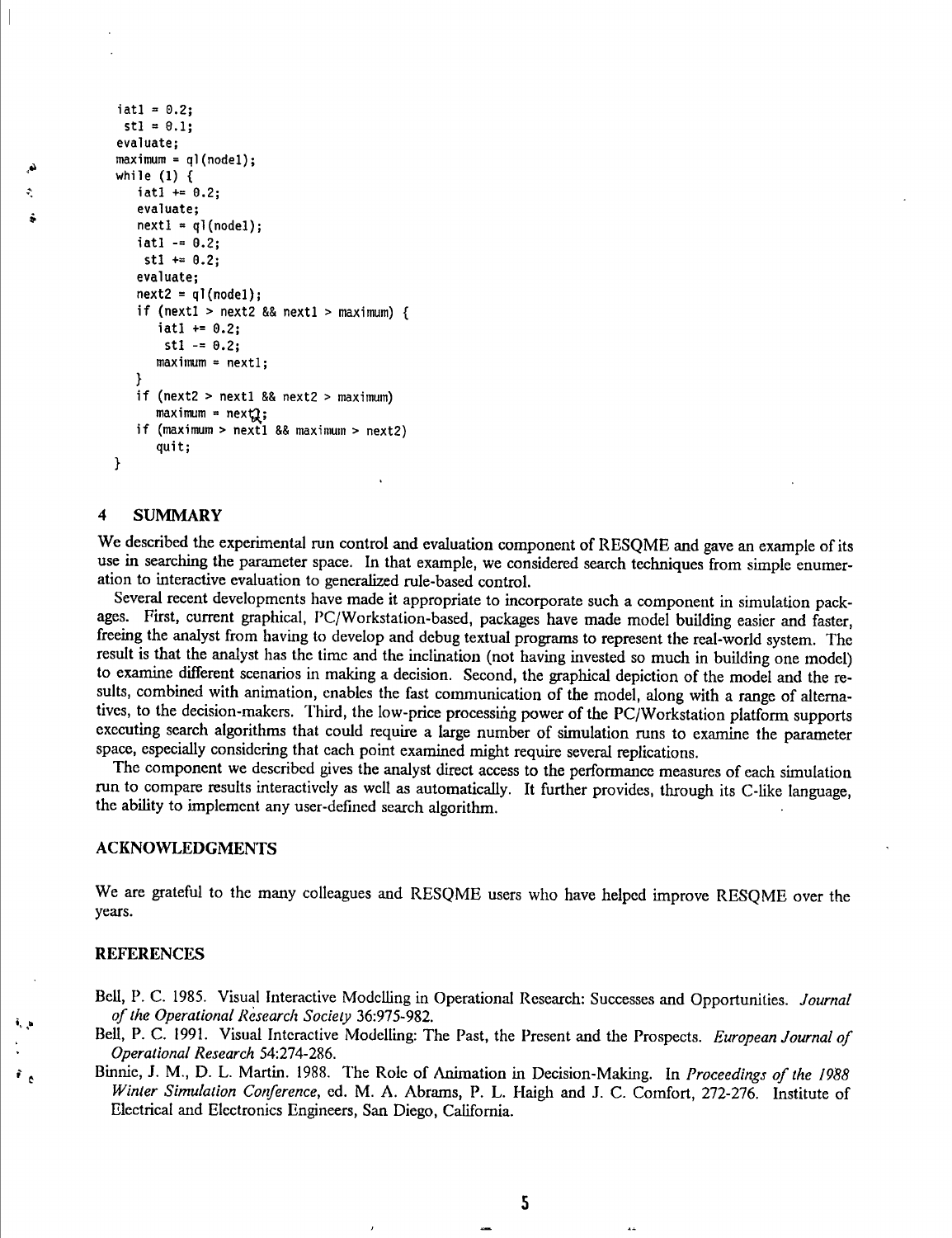ķ,

£ <sup>S</sup>

ا ج

- Bishop, J. L., and O. Balci. 1990. General Purpose Visual Simulation System: A Functional Description. In *Proceedings of the 1990 Winter Simulation Conference* ed. O. Balci, R. P. Sadowski and R. E. Nance, 504-512. Institute of Electrical and Electronics Engineers, New Orleans, Louisiana.
- Browne, J. C., D. Neuse, J. Dutton, and K.-C. Yu. 1985. Graphical Programming for Simulation of Computer *k.* Systems. In Proceedings of the 18th Annual Simulation Symposium ed. A. Miller, 109-126. IEEE Computer Society, Los Alamitos, California.
- Cox, S. W. 1987. The Interactive Graphics and Animation of GPSS/PC. In *Proceedings ofthe ¡987 Winter ^ Simulation Conference* ed. A. Thesen, H. Grant and W. D. Kelton, 276-285. Institute of Electrical and Electronics Engineers, Atlanta, Georgia.
- ElMaraghy, H. A. 1982. Simulation and Graphical Animation of Advanced Manufacturing Systems, *Journal ofManufacturing Systems* 1:53-64.
- Gordon, K. J., J. F. Kurose, R. F. Gordon and E. A. MacNair. 1991. An extensible visual environment for construction and analysis of hierarchically-structured models of resource contention systems. *Management Science* 37:714-732.
- Hurrion, R. D. 1986. Visual Interactive Modelling. *European Journal ofOperational Research* 23:281-287.
- Kurose, J. F., K. J. Gordon, R. F. Gordon, E. A. MacNair, and P. D. Welch. 1986. A Graphics-Oriented Modeler's Workstation Environment for the RESearch Queueing Package (RESQ). In *¡986 Proceedings ACMjlEEE Fall Joint Computer Conference,* ed. H. S. Stone, 719-729. Institute of Electrical and Electronics Engineers.
- Sinclair, J. B., K. A. Doshi, and S. Madala. 1985. Computer Performance Evaluation with GIST: A Tool for Specifying Extended Queueing Network Models. In *Proceedings ofthe 1985 Winter Simulation Conference* ed. D.T. Gantz, G.C. Blais and S.L. Solomon, 290-300. Institute of Electrical and Electronics Engineers, San Francisco, California.
- White, D. A. 1986. PCModel and PCModel/GAF Screen Oriented Modeling. In *Proceedings of the ¡986 Winter Simulation Conference,* ed. J.R. Wilson, J.O. Henriksen and S.D. Roberts, 164-167. Washington, District of Columbia.